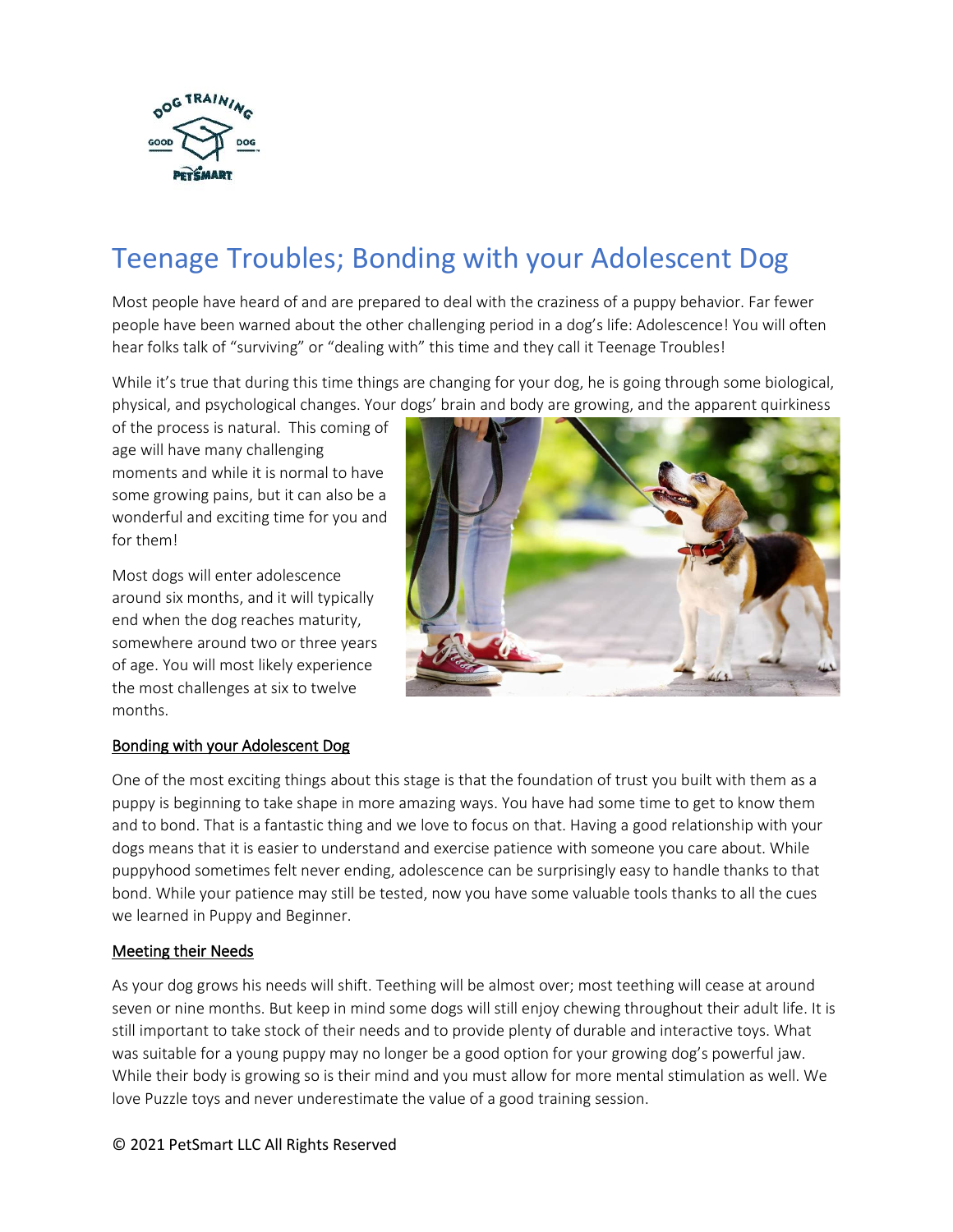

As they grow, it's expected that their sleep schedule may change as well. Remember when Fido used to sleep most of the day? It may now feel that there is an endless supply of energy and that they never slow

down. Using Puzzle toys, KONGs, LickiMats and other canine enrichment devices can make your life easier. This teaches your adolescent dog to use his problemsolving skills for good, instead of getting himself into trouble. It is important to Play to Learn so that we can engage both the brain and the body. It is very likely that your dog may experience some mild sleep disruptions. He may decide to nap all day and wake up at 9 pm with a wild case of the zoomies. It may feel as though there is nothing you can do to help him settle. Don't worry this will come and go, and with consistency and patience it will get better. Tire out his brain, and his body will follow. Ensure that he is engaged frequently throughout the day. Frequent but short training sessions will absolutely make a difference.



## Socialization is still Important

You have done a wonderful job socializing your puppy, but don't stop now. Even if they are new to your home and you don't know their history, it is still important to continue to expose them to different places, people and situations. You may have noticed that all the sudden your puppy has become fearful of certain things, that didn't seem to be an issue before. This is very normal. These moments will come and go many times during adolescence. They may last anywhere from minutes to days. He may try and hide from the scary vacuum or he may even decide he needs to bark at new people or dogs. It's all normal; take these moments in stride and stay calm. Understand that he may not always have full control of his emotions. Remember, don't scold him for what may seem like rude behavior. Please don't push him to "deal" with his fears. Give him time to process what scared him and use it as an opportunity to establish trust by allowing him to move away or helping him to form a new association by pairing it with a special treat. Creating positive new mental associations is an important part of development. If you're struggling with this, please speak to your trainer about private sessions. We can tailor these to help accommodate your dog's specific needs and help him overcome any hesitations.

## The Spirit of Adventure Blooms

Young puppies are often weary of wandering too far from home and are perfectly okay with taking shorter walks and sticking close to home. As your dogs move into adolescence the spirit of adventure blooms and you may find their stamina increases. They may have an urge to explore the world around them a bit more. Adventures become more fun with your dog but do resist the urge to let them off the